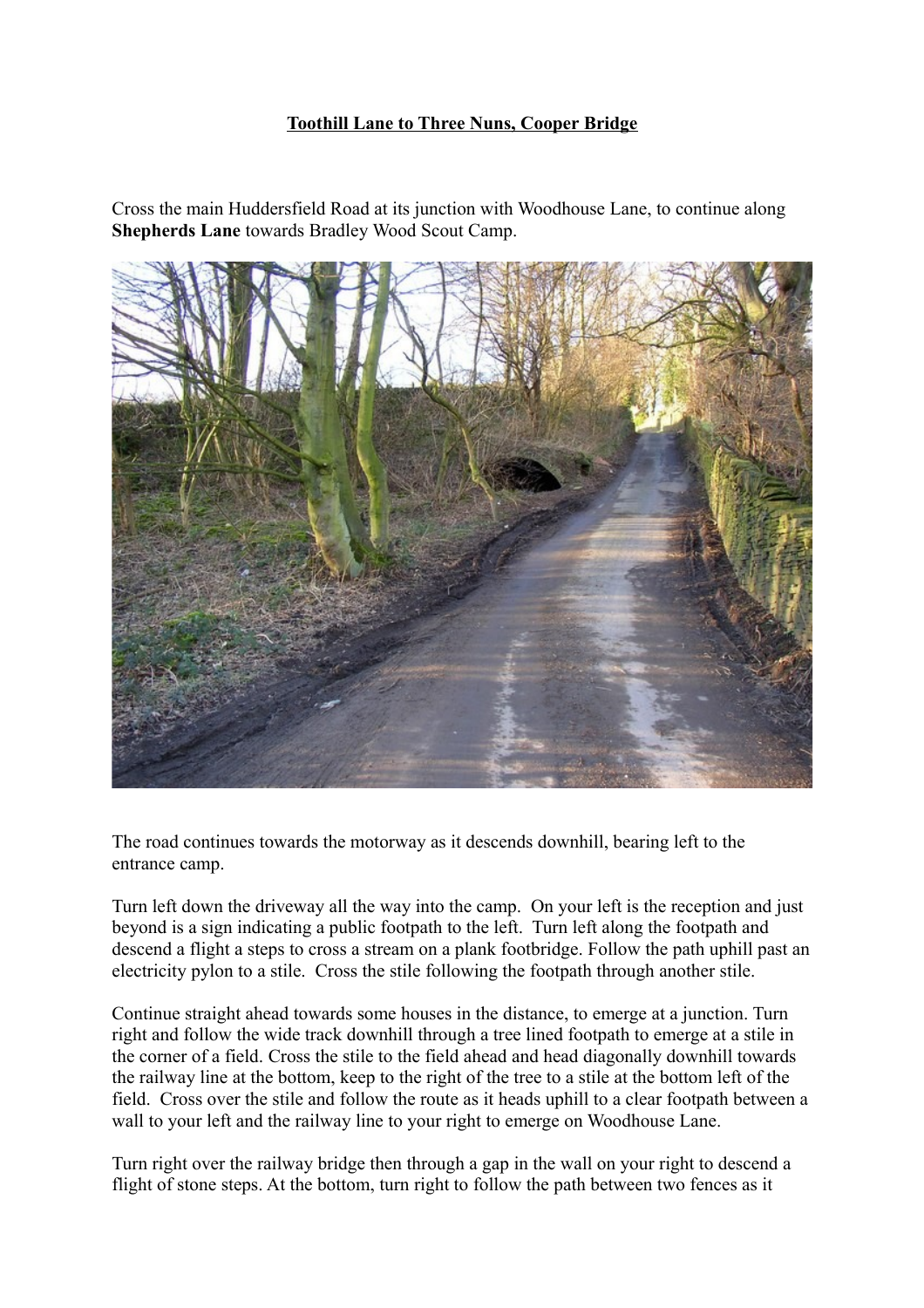passes the railway line. Turn left at the end, then right along a distinct footpath to emerge on the towpath of the Calder and Hebble Canal. Turn right along the towpath, passing the cottages at Anchor Pitt. Continue straight ahead, passing underneath the M62 Motorway and the railway bridge towards the bridge at Cooper Bridge. Turn right on to the lane, then left passing the filling station on your right onto the A62 Huddersfield to Leeds Road. Turn left over the bridge and follow the main road heading to the roundabout at Cooper Bridge. Cross over the road with the junction of A644 Elland and Obelisk Road.



*The Dumb Steeple at Cooper Bridge, Mirfield was erected on the road close to the nearby Kirklees Priory where Robin Hood died an old man. During the dark hours of early 1812, the fields around the Dumb Steeple and the Priory were the scenes of many nocturnal meetings held by the Luddites. Those men who would meet in these fields were obviously of the belief*